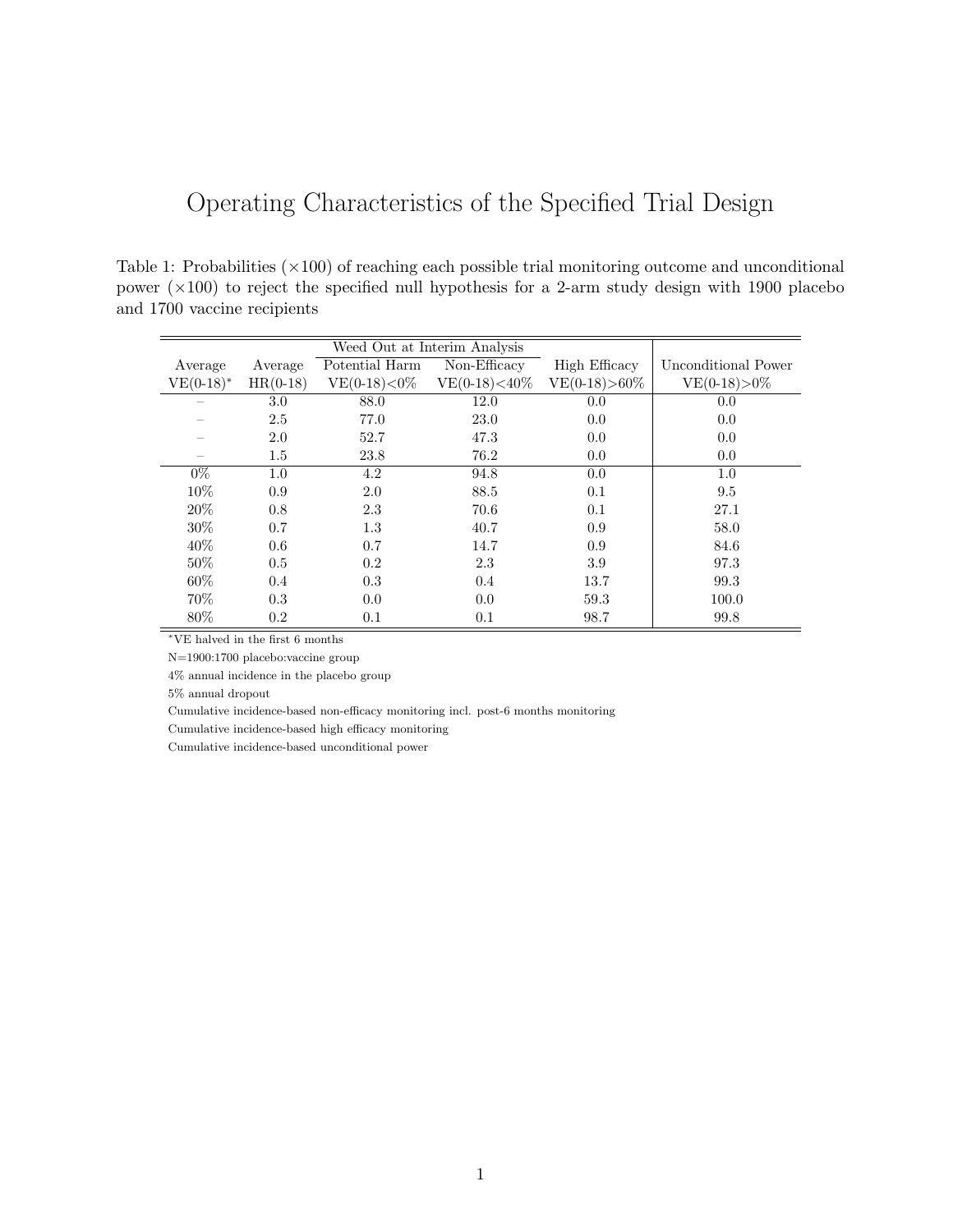

Figure 1: Probabilities of reaching each possible trial monitoring outcome, and unconditional power to reject the specified null hypothesis for a 2-arm study design with 1900 placebo and 1700 vaccine recipients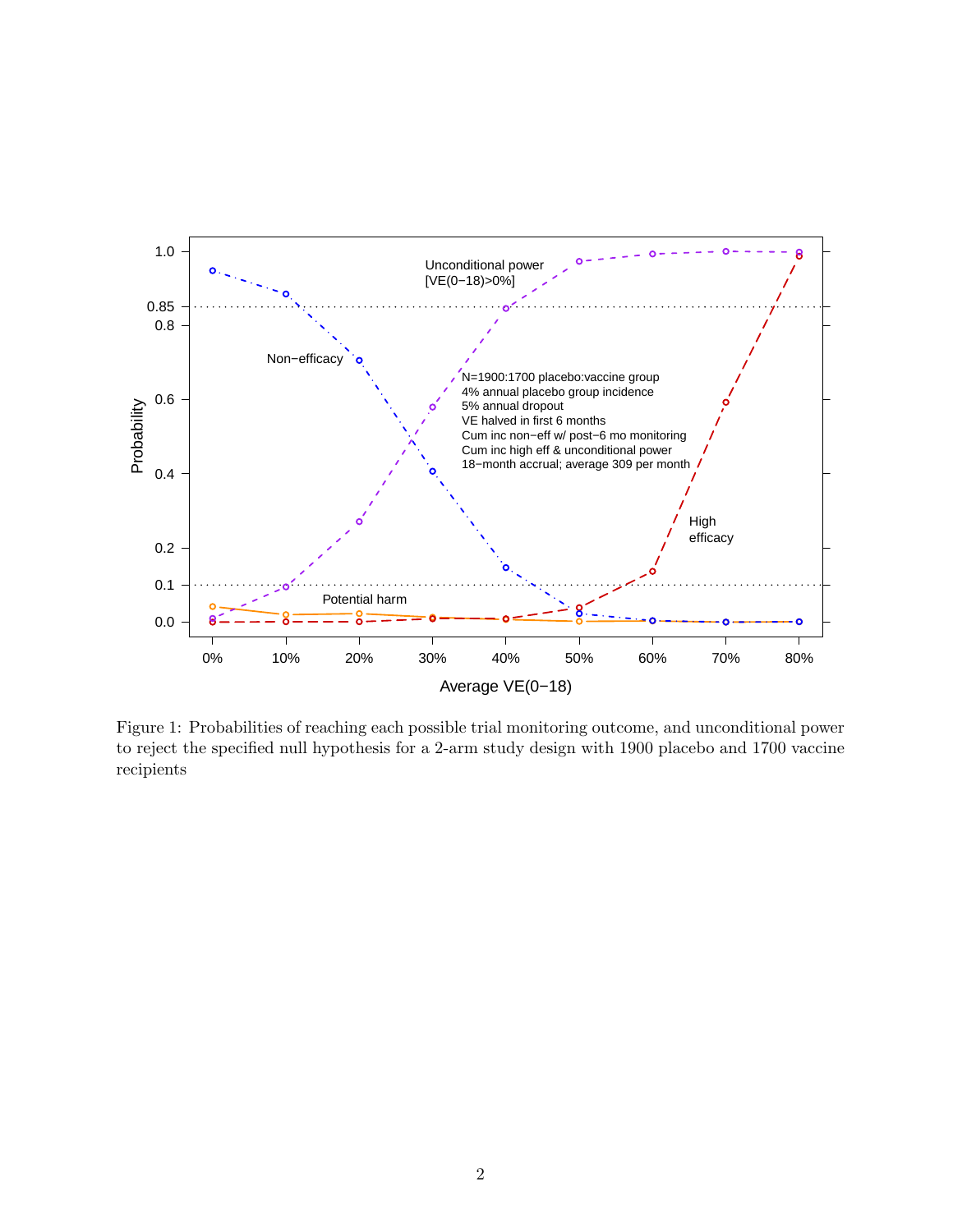

Figure 2: Unconditional power to reject the null hypothesis H<sub>0</sub>: VE $(6.5-18) \le 0\%$  in per-protocol cohorts with a varying probability of a missing vaccination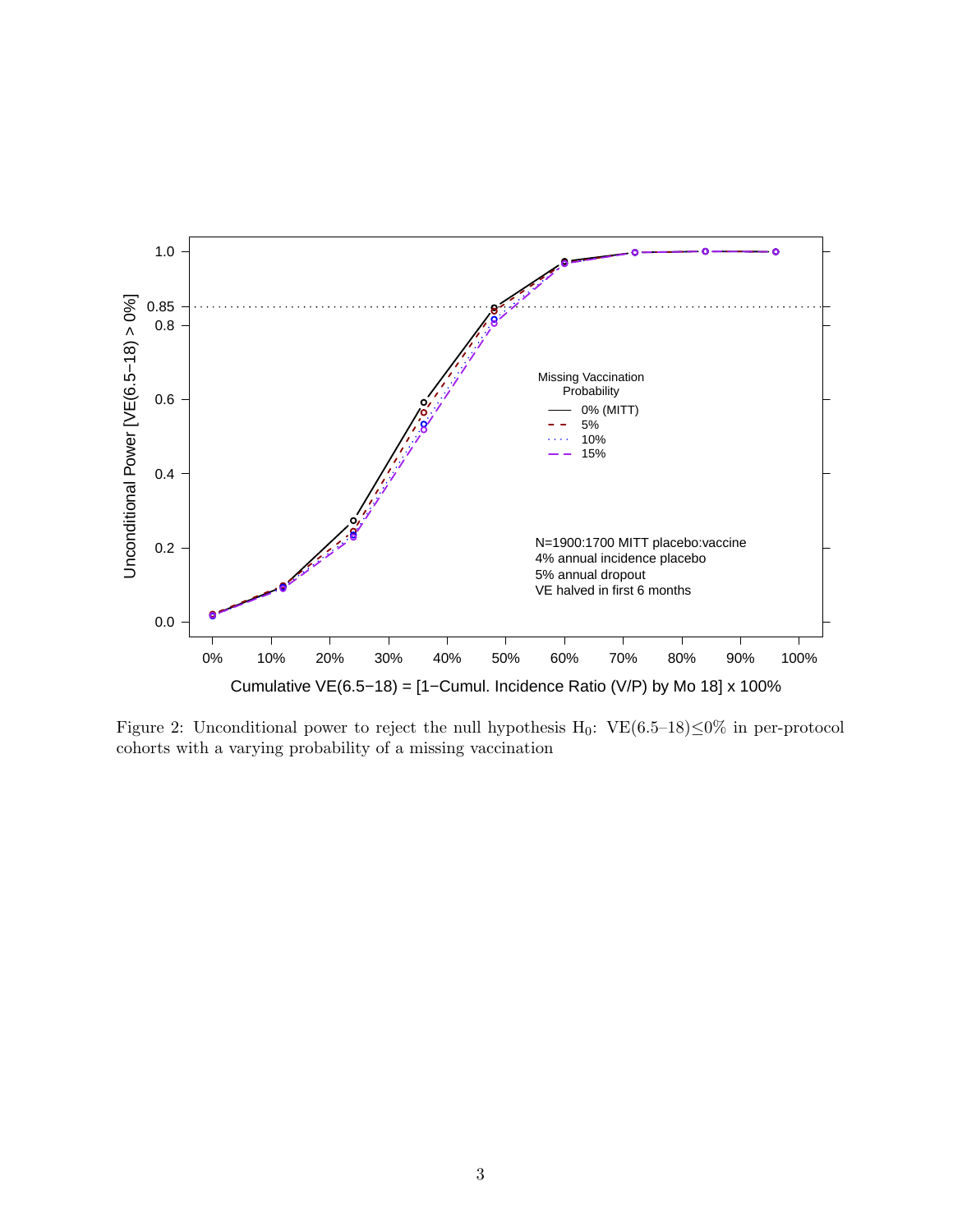

Figure 3: Duration of a vaccine regimen's evaluation ( $n = 1900$  in the placebo arm and  $n = 1700$  in the vaccine arm)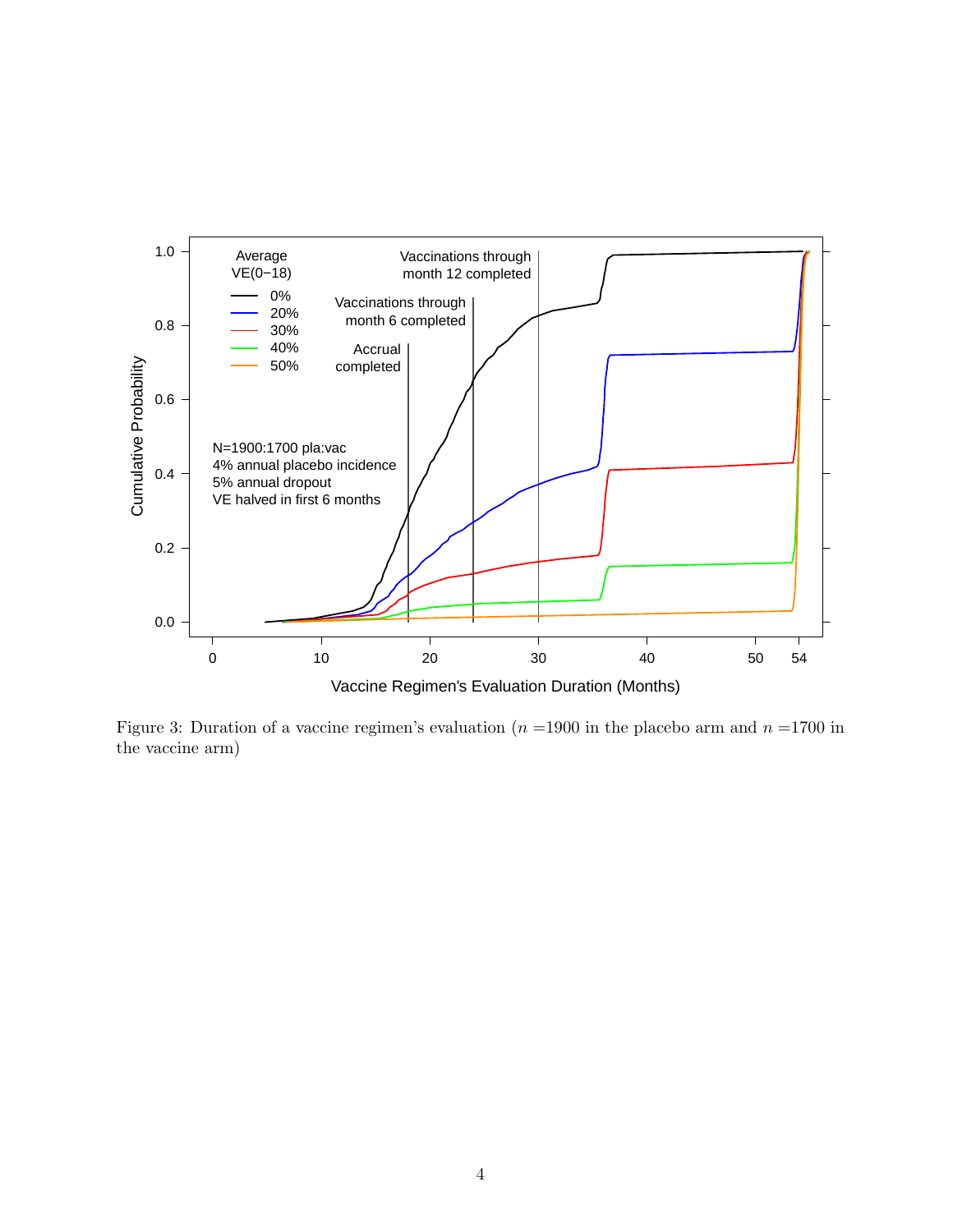

Figure 4: Total trial duration for the evaluation of 2 vaccine regimens ( $N = 1700$  per arm) versus one placebo arm  $(N = 1900)$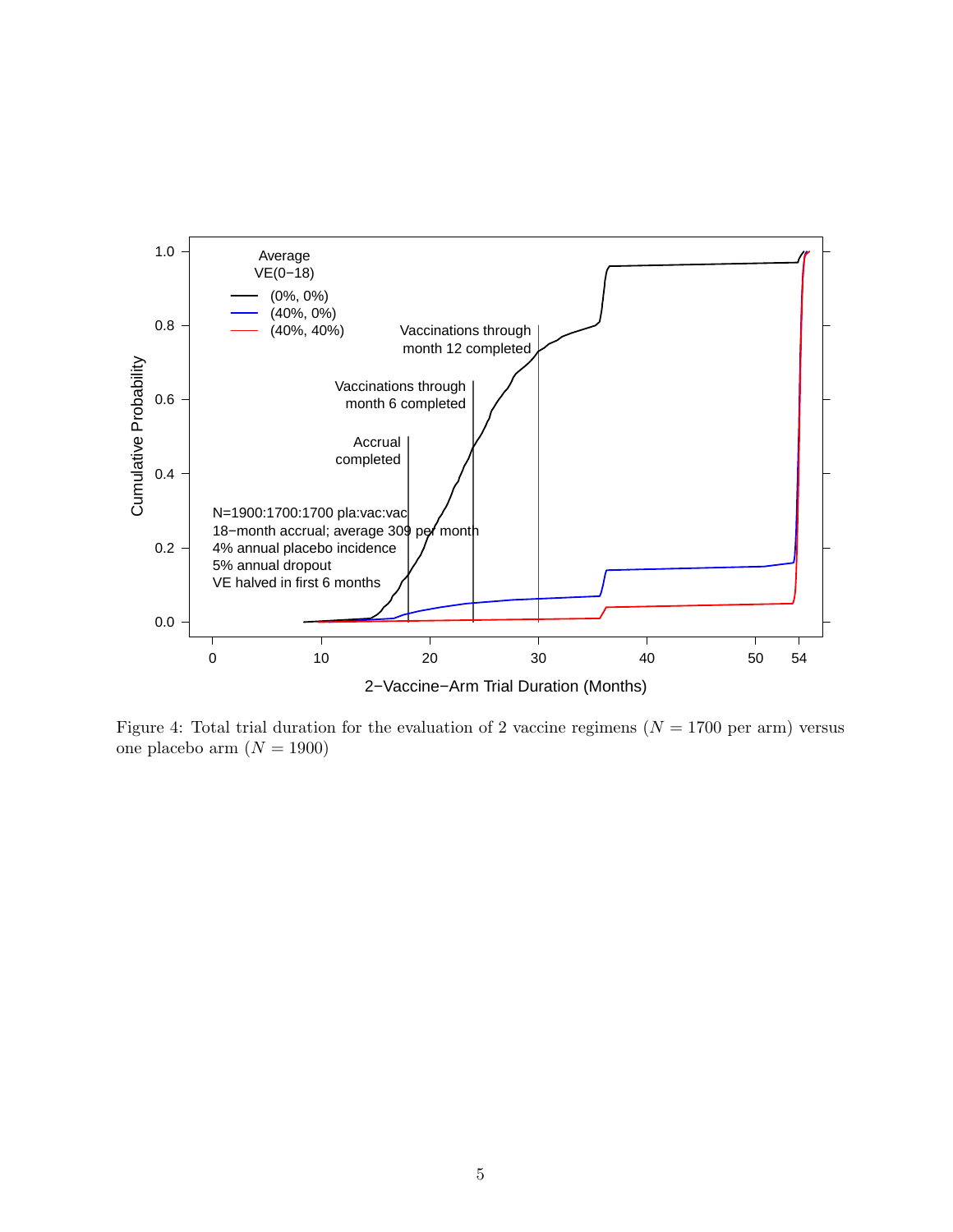Table 2: Distribution of the number of month 6.5–18 infections per vaccine group for use in the immune correlates analysis, for vaccine regimens with average VE of 40%, halved in the initial 6 months ( $N = 1900$  in the placebo group,  $N = 1700$  in each vaccine group, and 5% conditional probability of having missed a vaccination given HIV-negative and ongoing at the Month 6 [Week 26] visit).

| Percentiles of distribution of number    |    |  |  |          |       |                                                |    |
|------------------------------------------|----|--|--|----------|-------|------------------------------------------------|----|
|                                          |    |  |  |          |       | of month $6.5-18$ infections per vaccine arm   |    |
| Mean 1% 5% 25% 50% 75% 95% 99%           |    |  |  |          |       |                                                |    |
| Month 6.5–18 infections in MITT cohort   |    |  |  |          |       |                                                |    |
| 32                                       | 8. |  |  | 21 28 32 | -36 - | 41                                             | 44 |
|                                          |    |  |  |          |       | Month 6.5–18 infections in per-protocol cohort |    |
| 30                                       |    |  |  | 19 27 31 | 34    | 39                                             | 43 |
| N=1900:1700 MITT placebo: vaccine        |    |  |  |          |       |                                                |    |
| 5\% probability of a missing vaccination |    |  |  |          |       |                                                |    |
|                                          |    |  |  |          |       |                                                |    |

4% annual placebo group incidence 5% annual dropout Average VE=40%, halved VE in the first 6 months

Table 3: Distribution of the number of month 6.5–24 infections per vaccine group for use in the immune correlates analysis, for vaccine regimens with average VE of 40%, halved in the initial 6 months ( $N = 1900$  in the placebo group,  $N = 1700$  in each vaccine group, and 5% conditional probability of having missed a vaccination given HIV-negative and ongoing at the Month 6 [Week 26] visit).

| Percentiles of distribution of number            |                                        |    |       |                                |        |     |    |  |
|--------------------------------------------------|----------------------------------------|----|-------|--------------------------------|--------|-----|----|--|
| of month 6.5–24 infections per vaccine arm       |                                        |    |       |                                |        |     |    |  |
|                                                  |                                        |    |       | Mean 1% 5% 25% 50% 75% 95% 99% |        |     |    |  |
|                                                  | Month 6.5–24 infections in MITT cohort |    |       |                                |        |     |    |  |
| 48                                               | 8.                                     |    | 29 44 | 49                             | 54     | 61  | 65 |  |
| Month $6.5-24$ infections in per-protocol cohort |                                        |    |       |                                |        |     |    |  |
| 46                                               |                                        | 29 | 42    | 47                             | - 51 - | 58. | 63 |  |

N=1900:1700 MITT placebo:vaccine

5% probability of a missing vaccination

4% annual placebo group incidence

5% annual dropout

Average VE=40%, halved VE in the first 6 months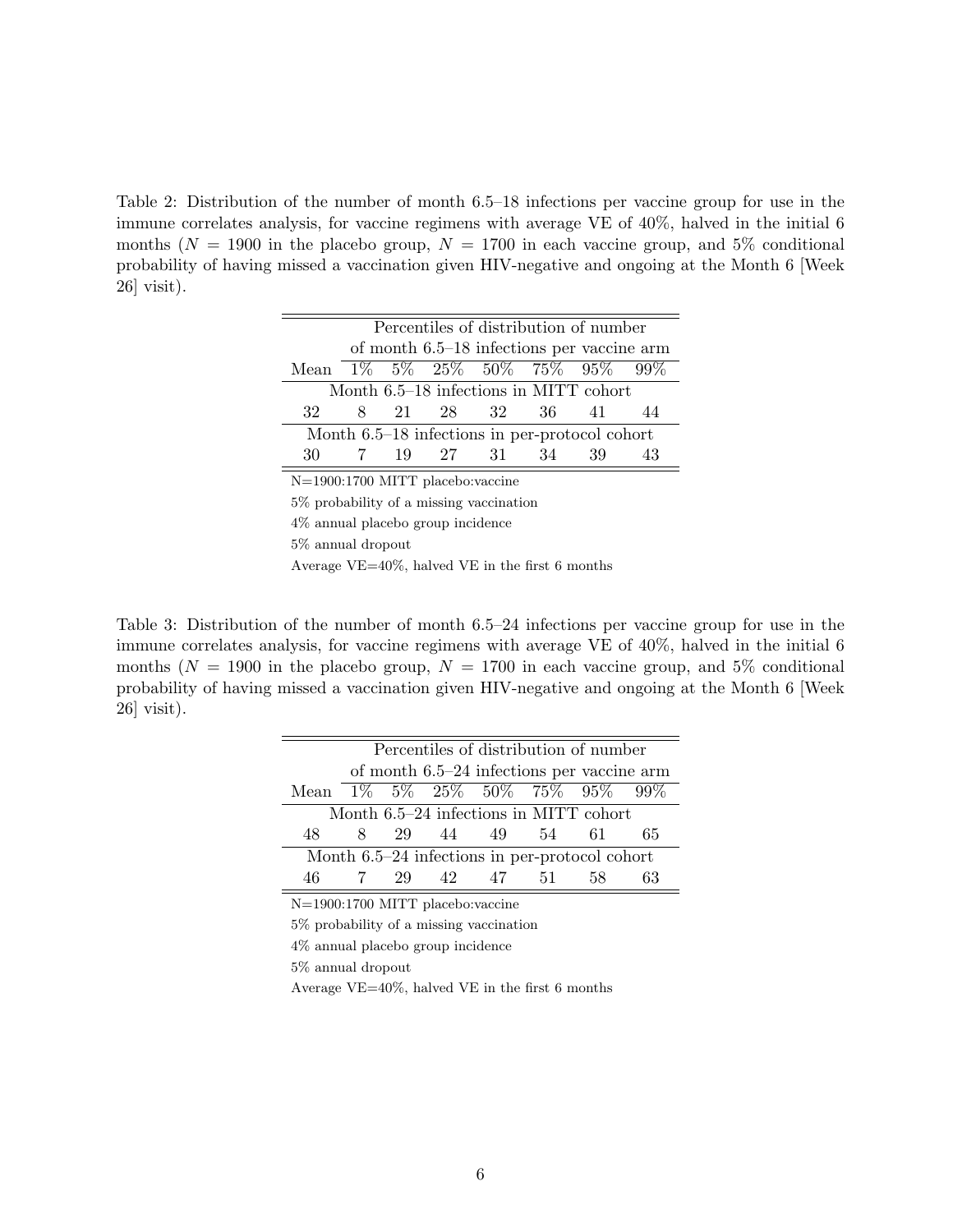Table 4: Distribution of the number of month 6.5–36 infections per vaccine group for use in the immune correlates analysis, for vaccine regimens with average VE of 40%, halved in the initial 6 months ( $N = 1900$  in the placebo group,  $N = 1700$  in each vaccine group, and 5% conditional probability of having missed a vaccination given HIV-negative and ongoing at the Month 6 [Week 26] visit).

| Percentiles of distribution of number          |                                        |    |          |       |     |     |     |  |
|------------------------------------------------|----------------------------------------|----|----------|-------|-----|-----|-----|--|
| of month 6.5–36 infections per vaccine arm     |                                        |    |          |       |     |     |     |  |
| Mean 1% 5% 25% 50% 75% 95% 99%                 |                                        |    |          |       |     |     |     |  |
|                                                | Month 6.5-36 infections in MITT cohort |    |          |       |     |     |     |  |
| 77 -                                           | 8.                                     |    | 31 73 81 |       | 88. | 98. | 105 |  |
| Month 6.5–36 infections in per-protocol cohort |                                        |    |          |       |     |     |     |  |
| 74                                             |                                        | 29 |          | 69 77 | 84  | 93. |     |  |

N=1900:1700 MITT placebo:vaccine

5% probability of a missing vaccination

4% annual placebo group incidence

5% annual dropout

Average VE=40%, halved VE in the first 6 months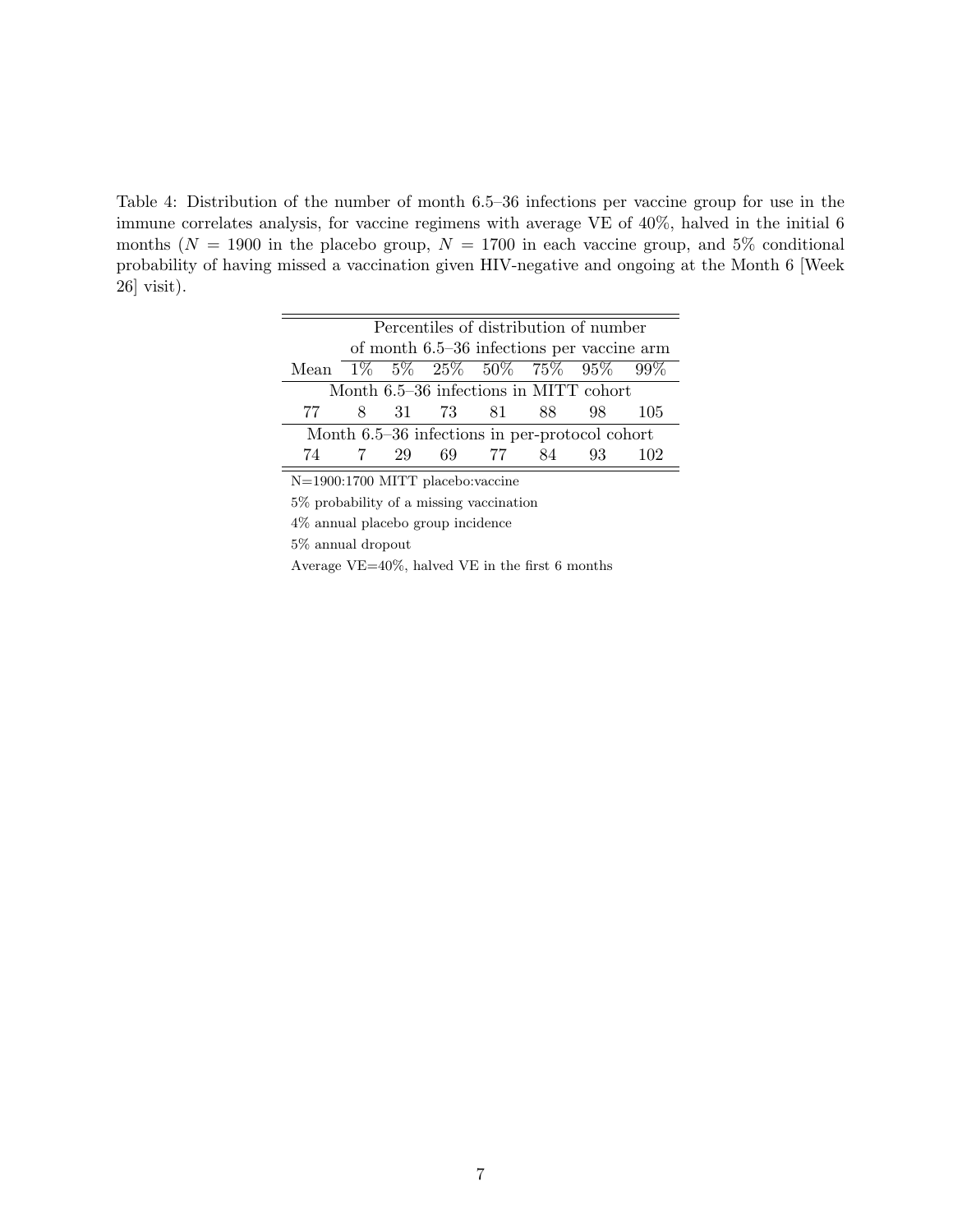|                          | Power $(\times 100)$ |                                  |
|--------------------------|----------------------|----------------------------------|
| True average VE $(\%)^1$ | Vx1 vs. Vx2 $\&$     | Probability $(\times 100)$       |
| (Vx1, Vx2)               | Vx1 vs. $Placebo2$   | select best vaccine <sup>3</sup> |
| (40, 0)                  | 74.1                 | 82.5                             |
| (40, 20)                 | 36.7                 | 82.6                             |
| (40, 30)                 | 13.4                 | 73.7                             |
| (50, 30)                 | 42.3                 | 94.4                             |
| (50, 40)                 | 15.2                 | 86.0                             |
| (60, 30)                 | 78.9                 | 98.4                             |
| (60, 40)                 | 47.5                 | 98.7                             |

Table 5: Power ( $\times$ 100) to detect that relative VE(0–18) > 0% comparing head-to-head vaccine regimens 1 vs. 2 and  $VE(0-18) > 0\%$  for vaccine regimen 1, and probability ( $\times 100$ ) of correct ranking and selection of the winning most efficacious vaccine regimen

 $\overline{\hbox{~\vphantom{a}~}}$   $\overline{\hbox{~\vphantom{a}~}}$  VE halved in the first 6 months

 $^2$  Cumulative incidence-based Wald tests of both Vx1/Vx2 and  $\,$ Vx1/Placebo VE(0–18) with 1-sided  $\alpha = 0.025$ 

<sup>3</sup> Correct selection = Vx1 has highest estimated VE(0–36) and VE(0–18) significantly  $> 0\%$ 

N=1900:1700:1700 pla:vac:vac group

18-month accrual; average 309 per month

4% annual incidence in the placebo group

5% annual dropout

Cumulative incidence-based monitoring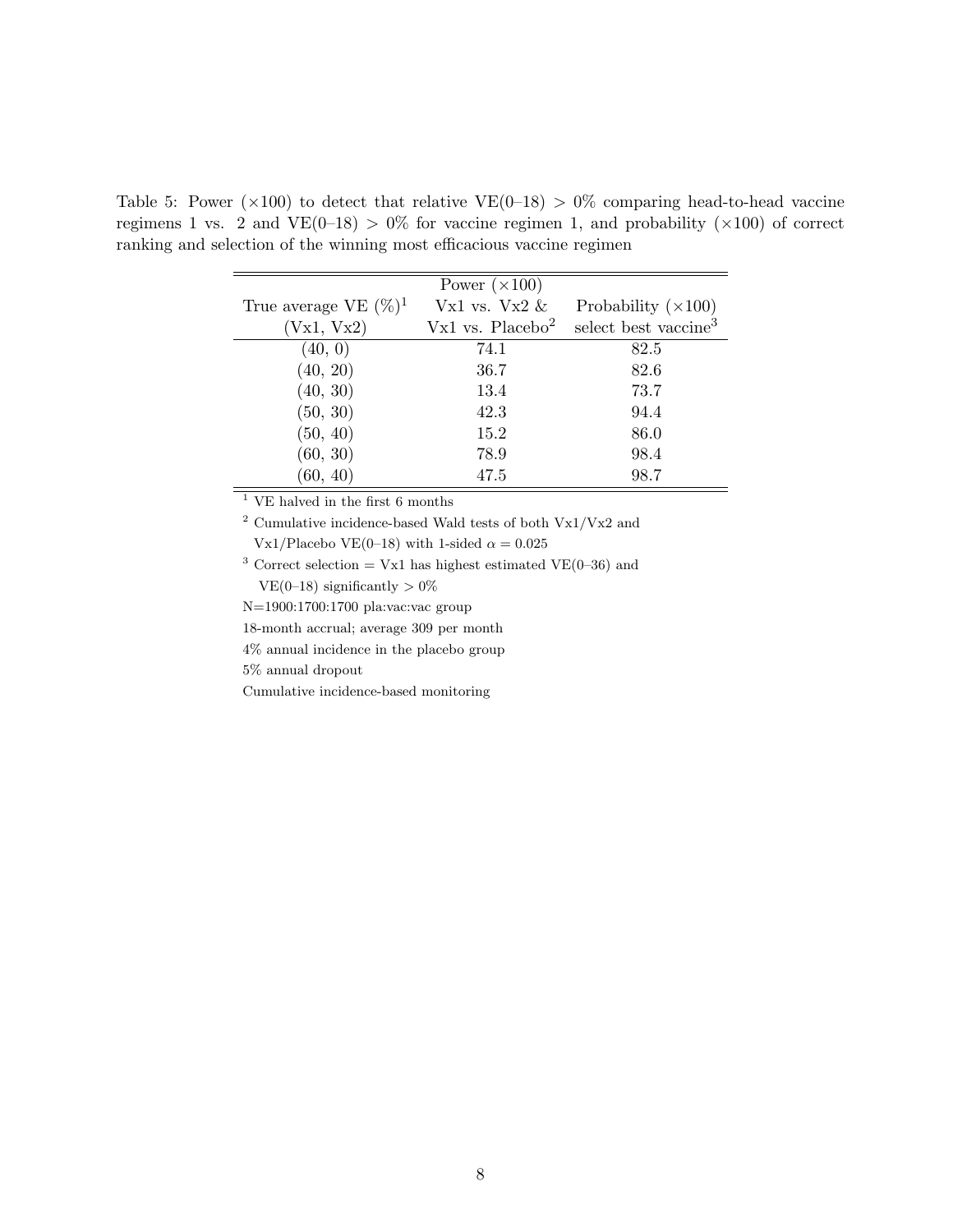Table 6: Distribution of the number of Stage 1 infections pooled over the placebo group and the vaccine group with the maximum number of infections, ignoring sequential monitoring for potential harm, non-efficacy, and high efficacy  $(n=1900$  in the placebo group and  $n=1700$  in each vaccine group)

| AveVE      | Percentiles of distribution of number of Stage 1 infections |         |       |     |     |            |     |     |       |     |     |     |     |                                                  |     |
|------------|-------------------------------------------------------------|---------|-------|-----|-----|------------|-----|-----|-------|-----|-----|-----|-----|--------------------------------------------------|-----|
| $(0-18)^*$ | $1\%$                                                       | $2.5\%$ | $5\%$ |     |     |            |     |     |       |     |     |     |     | $10\%$ 20% 30% 40% 50% 60% 70% 80% 90% 95% 97.5% | 99% |
| 0%         | 176.                                                        | 181     | 184   | 189 | 195 | <b>200</b> | 203 | 206 | - 209 | 213 | 217 | 224 | 229 | 234                                              | 238 |
| 40\%       | 142.                                                        | 145     | 149   | 152 | 158 | 162        | 165 | 168 | 171   | 174 | 178 | 184 | 187 | 194                                              | 198 |

<sup>∗</sup>VE halved in the first 6 months

N=1900:1700:1700 pla:vac:vac group

18-month accrual; average 309 per month

4% annual incidence in the placebo group

5% annual dropout

Table 7: Distribution of the number of Stage 1 infections pooled over the placebo group and the vaccine group with the maximum number of infections, accounting for sequential monitoring for potential harm, non-efficacy, and high efficacy  $(n=1900)$  in the placebo group and  $n=1700$  in each vaccine group)

| Ave VE           | Percentiles of distribution of number of Stage 1 infections |         |       |        |     |           |        |     |     |                |            |        |     |                 |      |
|------------------|-------------------------------------------------------------|---------|-------|--------|-----|-----------|--------|-----|-----|----------------|------------|--------|-----|-----------------|------|
| $(0-18)^*$       | $1\%$                                                       | $2.5\%$ | $5\%$ | $10\%$ |     | 20\% 30\% | $40\%$ |     |     | $50\%$ 60% 70% | $80\%$     | $90\%$ |     | $95\%$ $97.5\%$ | -99% |
| $\overline{0\%}$ | 60                                                          | 60      | 65    | 80     | 101 | 120       | 140    | 152 | 167 | 183            | <b>200</b> | 211    | 220 | 225             | 234  |
| 40%              | 138                                                         | 144     | 148   | 152    | 158 | 162       | 165    | 168 | 171 | 174            | 177        | 184    | 187 | 194             | 198  |

 $^{\ast}\mathrm{VE}$  halved in the first 6 months

N=1900:1700:1700 pla:vac:vac group

18-month accrual; average 309 per month

4% annual incidence in the placebo group

5% annual dropout

Cumulative incidence-based monitoring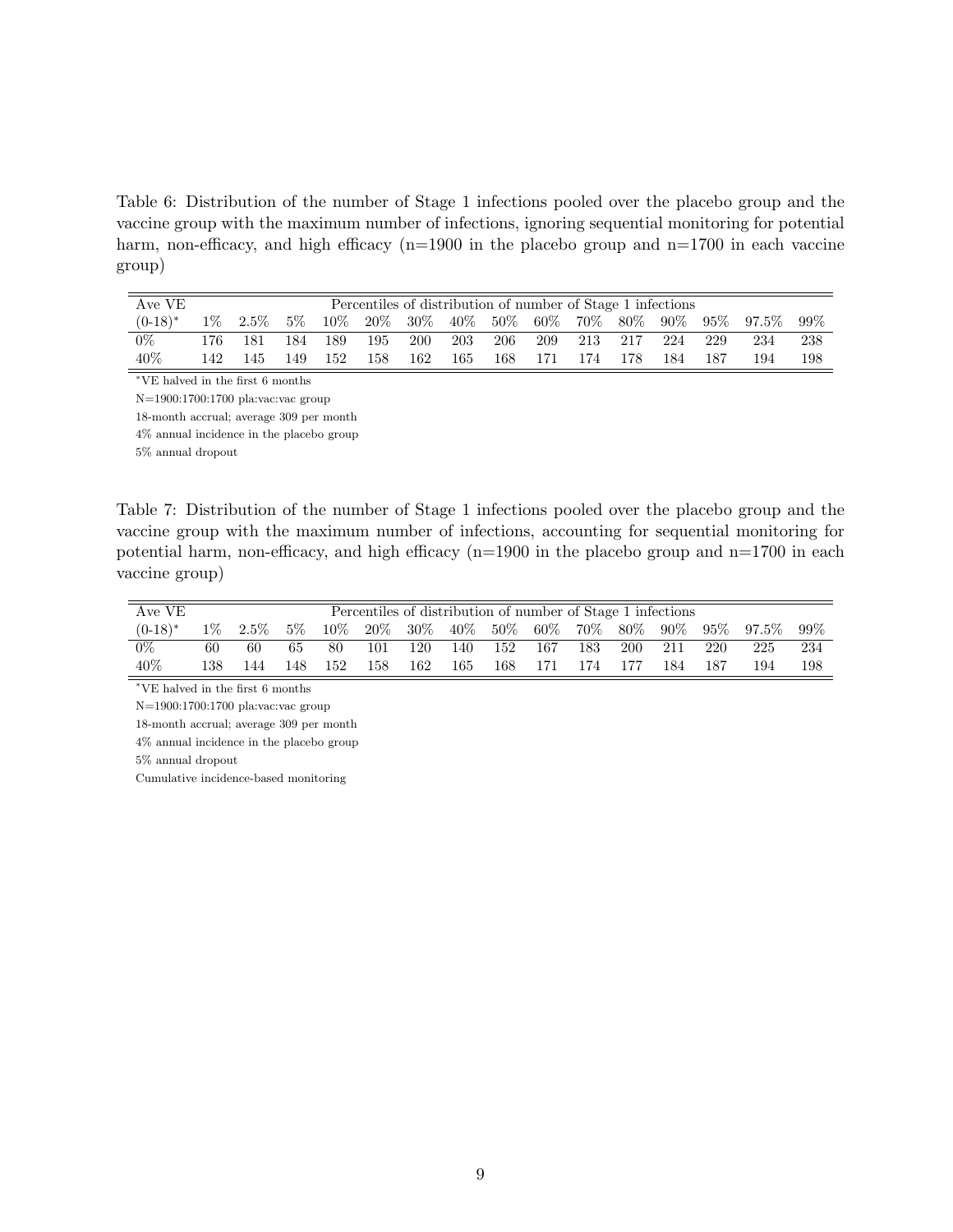